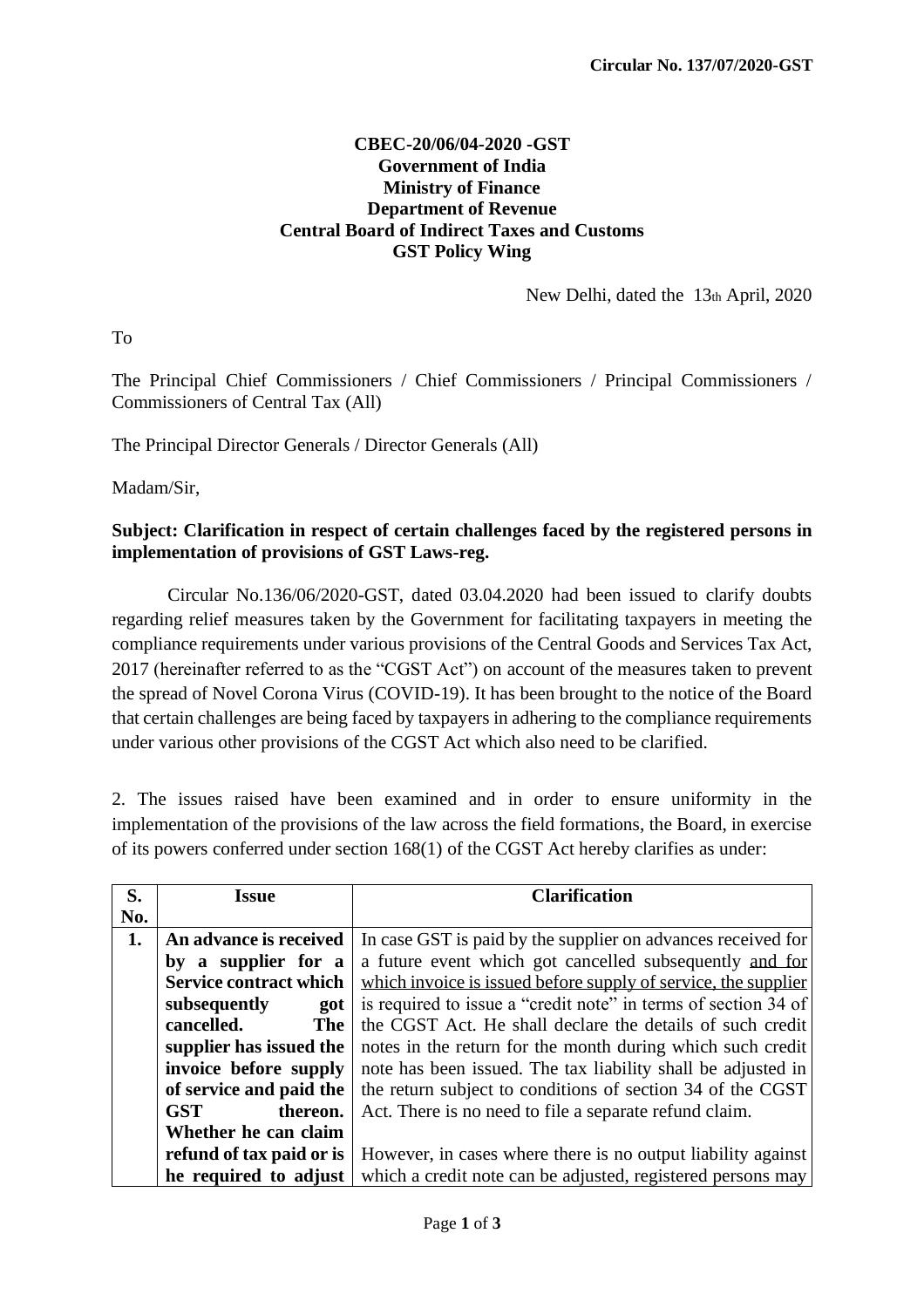|    | his tax liability in his<br>returns?                                                                                                                                                                                                                                                                                                                                                                                                                | proceed to file a claim under "Excess payment of tax, if any"<br>through FORM GST RFD-01.                                                                                                                                                                                                                                                                                                                                                                                                                                                                                                                                                                                                                                                                                                                                                                                                           |
|----|-----------------------------------------------------------------------------------------------------------------------------------------------------------------------------------------------------------------------------------------------------------------------------------------------------------------------------------------------------------------------------------------------------------------------------------------------------|-----------------------------------------------------------------------------------------------------------------------------------------------------------------------------------------------------------------------------------------------------------------------------------------------------------------------------------------------------------------------------------------------------------------------------------------------------------------------------------------------------------------------------------------------------------------------------------------------------------------------------------------------------------------------------------------------------------------------------------------------------------------------------------------------------------------------------------------------------------------------------------------------------|
|    |                                                                                                                                                                                                                                                                                                                                                                                                                                                     |                                                                                                                                                                                                                                                                                                                                                                                                                                                                                                                                                                                                                                                                                                                                                                                                                                                                                                     |
| 2. | An advance is received<br>by a supplier for a<br><b>Service contract which</b><br>cancelled<br>got<br>subsequently.<br><b>The</b><br>supplier has issued<br>receipt voucher and<br>paid the GST on such<br>advance<br>received.<br>Whether he can claim<br>refund of tax paid on<br>advance<br>or he<br>is<br>required to adjust his<br>tax liability in his<br>returns?                                                                            | In case GST is paid by the supplier on advances received for<br>an event which got cancelled subsequently and for which no<br>invoice has been issued in terms of section 31 (2) of the<br>CGST Act, he is required to issue a "refund voucher" in<br>terms of section 31 (3) (e) of the CGST Act read with rule<br>51 of the CGST Rules.<br>The taxpayer can apply for refund of GST paid on such<br>advances by filing FORM GST RFD-01 under the category<br>"Refund of excess payment of tax".                                                                                                                                                                                                                                                                                                                                                                                                   |
| 3. | Goods supplied by a<br>supplier under cover<br>of a tax invoice are<br>by<br>the<br>returned<br>recipient. Whether he<br>can claim refund of<br>tax paid or is<br>he<br>required to adjust his<br>tax liability in his<br>returns?                                                                                                                                                                                                                  | In such a case where the goods supplied by a supplier are<br>returned by the recipient and where tax invoice had been<br>issued, the supplier is required to issue a "credit note" in<br>terms of section 34 of the CGST Act. He shall declare the<br>details of such credit notes in the return for the month during<br>which such credit note has been issued. The tax liability shall<br>be adjusted in the return subject to conditions of section 34<br>of the CGST Act. There is no need to file a separate refund<br>claim in such a case.<br>However, in cases where there is no output liability against<br>which a credit note can be adjusted, registered persons may<br>proceed to file a claim under "Excess payment of tax, if any"<br>through FORM GST RFD-01.                                                                                                                       |
| 4. | <b>Letter of Undertaking</b><br>(LUT) furnished for<br>the purposes of zero-<br>rated supplies as per<br>provisions of section<br>16 of the Integrated<br><b>Goods and Services</b><br>Tax Act, 2017 read<br>with rule 96A of the<br><b>CGST</b><br><b>Rules</b><br>has<br>expired on 31.03.2020.<br>Whether a registered<br>person can still make a<br>zero-rated supply on<br>such LUT and claim<br>refund accordingly or<br>does he have to make | Notification No. 37/2017-Central Tax, dated 04.10.2017,<br>requires LUT to be furnished for a financial year. However,<br>in terms of notification No. 35/2020 Central Tax dated<br>03.04.2020, where the requirement under the GST Law for<br>furnishing of any report, document, return, statement or such<br>other record falls during between the period from<br>20.03.2020<br>29.06.2020, has<br>been<br>to<br>extended<br>till<br>30.06.2020.<br>Therefore, in terms of Notification No. 35/2020-Central<br>Tax, time limit for filing of LUT for the year 2020-21 shall<br>stand extended to 30.06.2020 and the taxpayer can continue<br>to make the supply without payment of tax under LUT<br>provided that the FORM GST RFD-11 for 2020-21 is<br>furnished on or before 30.06.2020. Taxpayers may quote the<br>reference no of the LUT for the year 2019-20 in the relevant<br>documents. |